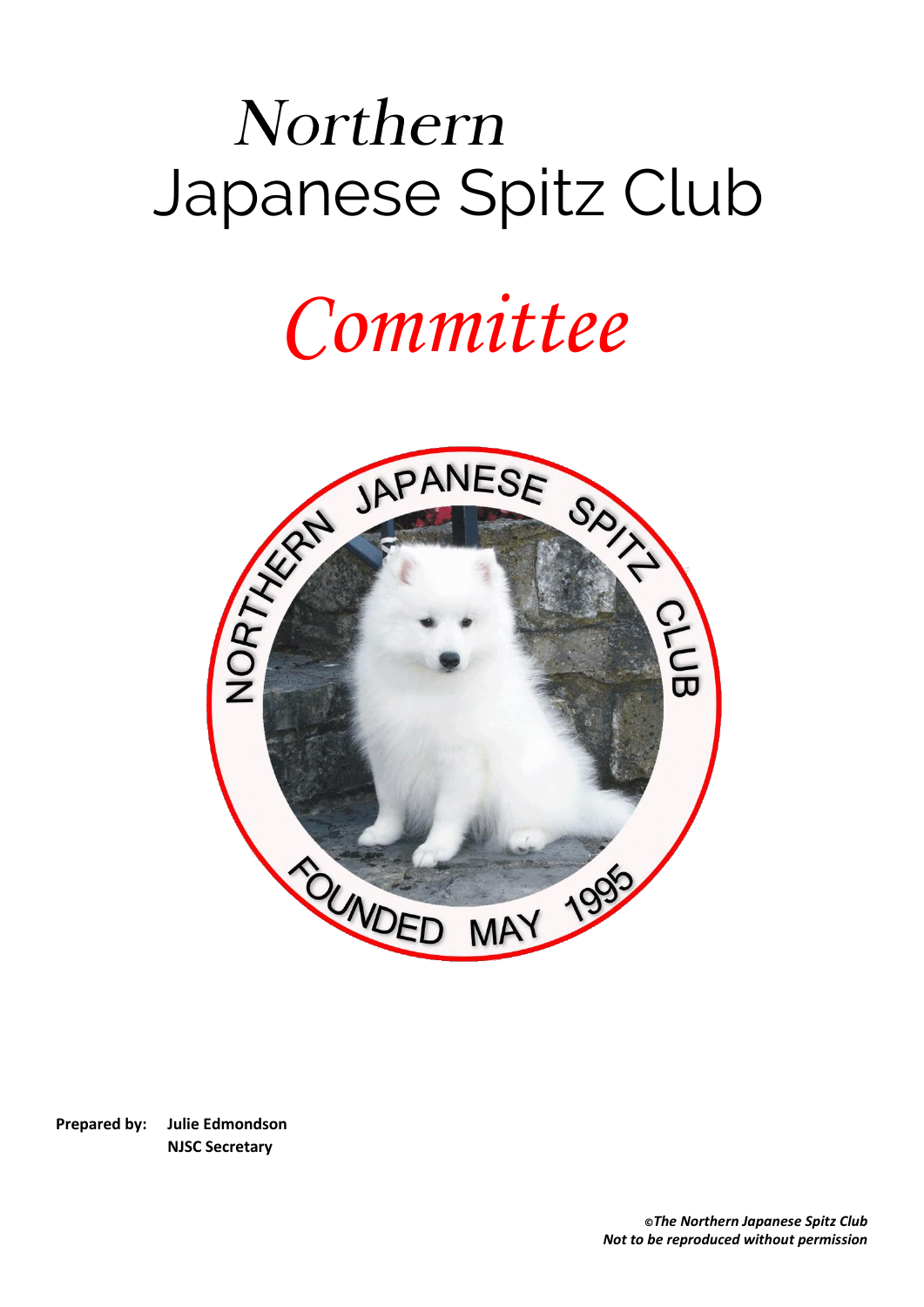



## Committee Members

#### **COMMITTEE MEMBERS 2022:**

| <b>CLUB PATRON:</b>            | Mrs Mary Fallas.        |
|--------------------------------|-------------------------|
| <b>CLUB PRESIDENT:</b>         | Mr Jim Peach.           |
| <b>CHAIRMAN:</b>               | Mrs Dorothy Serginson.  |
| <b>VICE-CHAIRMAN:</b>          | Mrs Adell Bowen.        |
| <b>CLUB TREASURER:</b>         | Mr Richard Serginson.   |
| <b>CLUB SECRETARY:</b>         | Mrs Julie Edmondson.    |
| <b>SHOW SECRETARY:</b>         | Mrs Julie Edmondson.    |
| <b>MEMBERSHIP COORDINATOR:</b> | Mrs Dorothy Serginson.  |
| <b>PUPPY REGISTER:</b>         | Mrs Julie Edmondson.    |
| <b>PRESS OFFICER:</b>          | Mrs Julie Edmondson.    |
| <b>NEWS FROM THE NORTH:</b>    | Mrs Julie Edmondson.    |
| <b>HEALTH REPRESENTATIVE:</b>  | Mrs Adell Bowen         |
| <b>COMMITTEE:</b>              | Mrs Kennedy Aston       |
|                                | <b>Mr Richard Aston</b> |
|                                | Mrs Stephanie Bliss     |
|                                | Miss Lyndsey Jones      |
|                                | Miss Zoe Canham         |
|                                |                         |

Contact Details Follow . . . .